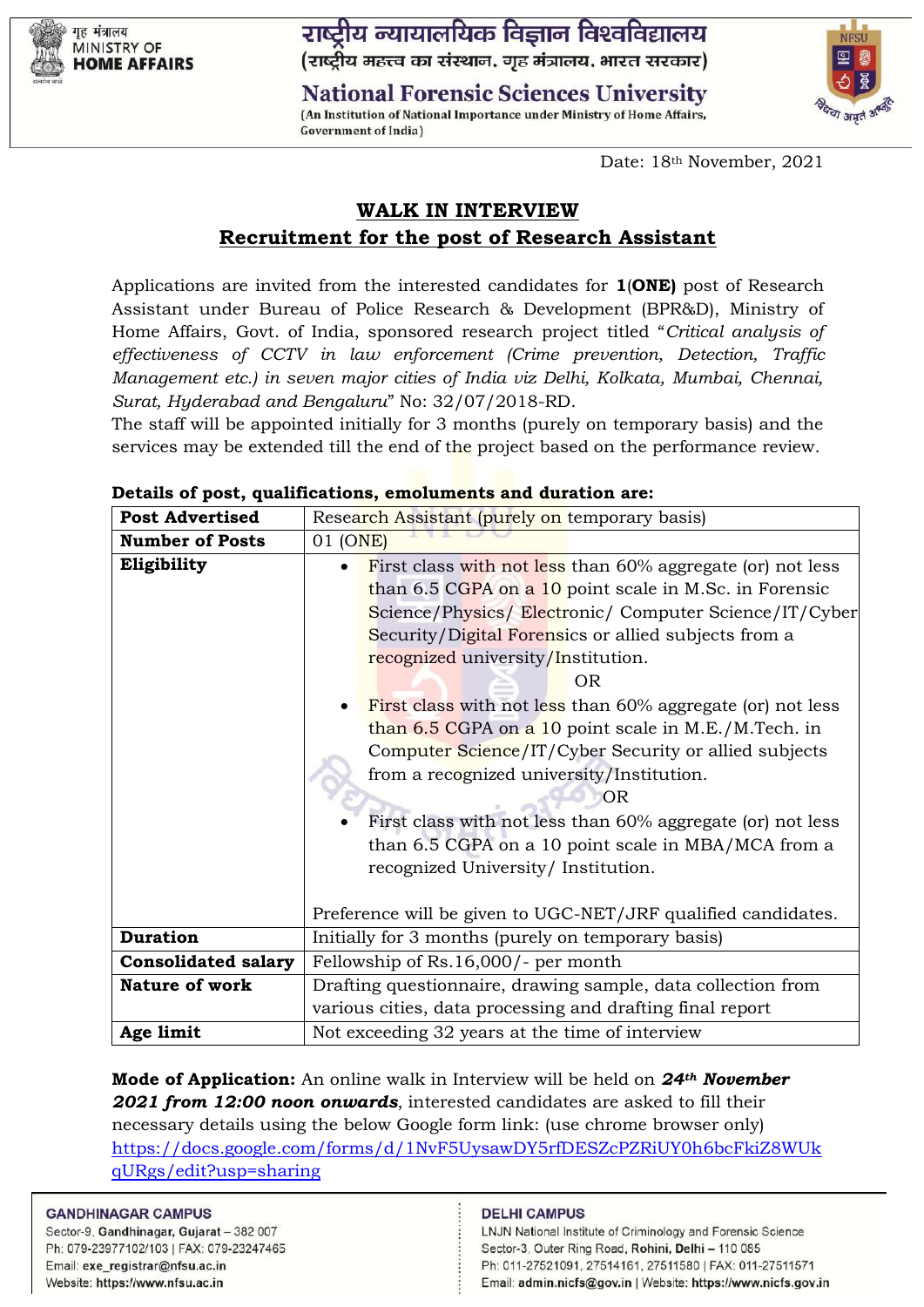

राष्ट्रीय न्यायालयिक विज्ञान विश्वविद्यालय (राष्ट्रीय महत्त्व का संस्थान, गृह मंत्रालय, भारत सरकार)

**National Forensic Sciences University** (An Institution of National Importance under Ministry of Home Affairs, **Government of India)** 



## Last Date for filling Google form: 22<sup>nd</sup> November 2021 till 11:59 pm

The link for online interview will be shared to the candidates applied through Google form on 23rd November, 2021.

*Please note: Looking into the urgency of the said post, the selected candidate needs to report on duty immediately*.

## **General Instructions**

- 1. The prescribed qualifications and/or experience shall be the minimum, and the mere fact that a candidate possesses the same shall not entitle him/her for interview. National Forensic Sciences University shall have the right to restrict the number of candidates to be interviewed to a reasonable level based on better or higher qualifications and experience than the minimum prescribed.
- 2. The contractual appointment shall end on the stipulated date of expiry of contract in appointment letter. Selected candidates shall have no right to renewal, extension of conversion into permanent employment.
- 3. The University retains the discretion not to make any appointment to this vacancy, to make an appointment at a revised remuneration, or to make an appointment with a modified job description and to fix revised qualification, experience, remuneration and requirements.
- 4. Canvassing or influencing in any form on behalf of any candidate will disqualify such candidate. National Forensic Sciences University reserves the right to take appropriate action against such candidate.
- 5. Read carefully qualification & experience for the requirements of the relevant discipline and apply only if you have requisite qualifications and experience.
- 6. The candidates will be informed by email (apart from website) about the online link for the interview. The candidate must provide valid e-mail IDs in the application
- 7. Applicants in employment (private, government or any other organization) are required to submit a No Objection Certificate (NOC) from the employer at the time of interview.
- 8. In case of any inadvertent mistake in the process of selection, which may come to notice at any stage even after the issue of appointment letter, the National Forensic Sciences University reserves the right to modify / withdraw / cancel any communication or offer, made to the candidates at any stage.
- 9. In case of any dispute / ambiguity that may occur in the process of selection, the decision of the National Forensic Sciences University shall be final and binding.
- 10.No correspondence will be entertained from candidates regarding the conduct and result of interview and reasons for not being called for interview.

#### **GANDHINAGAR CAMPUS**

Sector-9, Gandhinagar, Gujarat - 382 007 Ph: 079-23977102/103 | FAX: 079-23247465 Email: exe\_registrar@nfsu.ac.in Website: https://www.nfsu.ac.in

#### **DELHI CAMPUS**

LNJN National Institute of Criminology and Forensic Science Sector-3, Outer Ring Road, Rohini, Delhi - 110 085 Ph: 011-27521091, 27514161, 27511580 | FAX: 011-27511571 Email: admin.nicfs@gov.in | Website: https://www.nicfs.gov.in